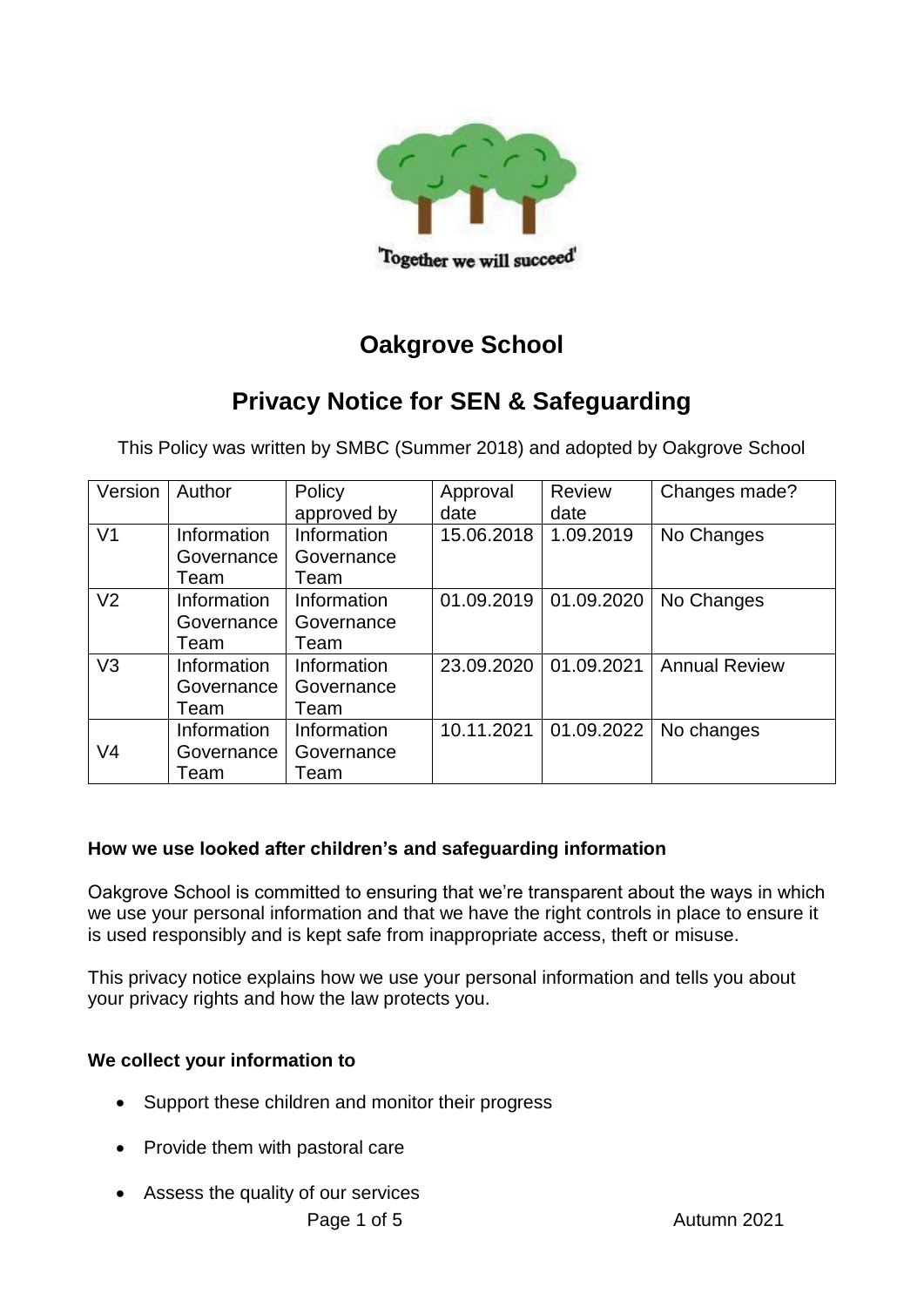- Evaluate and improve our policies on children's social care
- Monitor welfare and progress of LAC pupils
- To safeguard our students

# **The categories of this information that we collect, process, hold and share include**

- Personal information such as:
	- Data of birth, address, contact information
- Special categories of information such as;
	- Notes of concern, attendance data, information relating to a child in need (such as referral information, assessment information, Section 47 information, Initial Child Protection information and Child Protection Plan information, outcomes for looked after children (such as whether health and dental assessments are up to date, strengths and difficulties questionnaire scores and offending), adoptions (such as dates of key court orders and decisions), care leavers (such as their activity and what type of accommodation they have), Education Health Care Plans.

# **The lawful basis on which we use this information**

## **Legal obligation**

We are required to process pupil data when undertaking our legal obligations and to comply with our statutory functions. We are either legally required to have this information or alternatively we process the information via our legal obligation as there is a high risk to our pupils.

We follow statutory guidance on;

- Keeping children safe in education 2020 [https://www.gov.uk/government/publications/keeping-children-safe-in](https://www.gov.uk/government/publications/keeping-children-safe-in-education--2)[education--2](https://www.gov.uk/government/publications/keeping-children-safe-in-education--2)
- Working together to safeguard children 2015 [https://www.gov.uk/government/publications/working-together-to-safeguard](https://www.gov.uk/government/publications/working-together-to-safeguard-children--2)[children--2](https://www.gov.uk/government/publications/working-together-to-safeguard-children--2)

# **Collecting this information**

Whilst the majority of looked after children and safeguarding information we process is mandatory, some of it may be provided to us on a voluntary basis. In order to comply with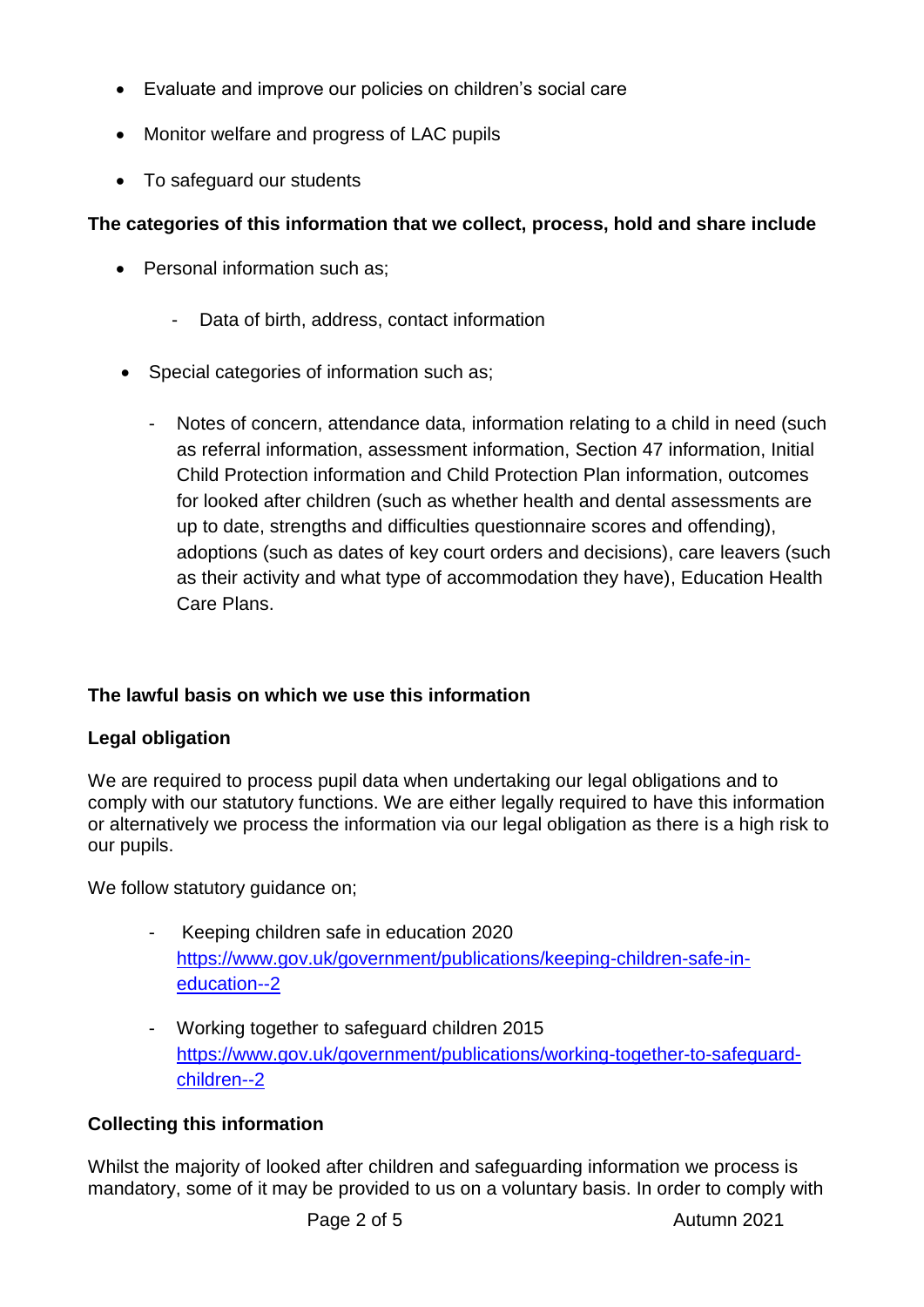the data protection legislation, we will inform you whether you are required to provide certain information to us or if you have a choice in this.

This information is obtained by the school from both the admissions forms, the relevant local authorities and safeguarding leads and relevant notes of concern.

The information will be handled internally by the safeguarding leads, pastoral staff and the **Headteacher** 

#### **Storing this information**

We hold data securely for the set amount of time shown in our data retention schedule.

#### **Who we share this information with**

We routinely share this information with:

- the Department for Education (DfE)
- the local authority (Stockport Metropolitan Borough Council)
- other local authorities where necessary
- other schools or education settings
- Health specialists including the school nurse, safeguarding and Looked After Children nurse

## **Why we share this information**

We share children in need and looked after children data with the Stockport Metropolitan Borough Council and other placing Authorities. This is for the purpose of the children accessing the correct services and support, for example, Children's Social Care, Special Educational Needs support services and School Health. This information is shared in line with our statutory duties.

We do not share information about our children in need or looked after children with anyone without consent unless the law and our policies allow us to do so.

**Department for Education (DfE) -** We share children in need and looked after children data with the Department on a statutory basis, under Section 83 of 1989 Children's Act, Section 7 of the Young People's Act 2008 and also under section 3 of The Education (Information About Individual Pupils) (England) Regulations 2013.

This data sharing helps to develop national policies, manage local authority performance, administer and allocate funding and identify and encourage good practice.

All data is transferred securely and held by DfE under a combination of software and hardware controls which meet the current [government security policy framework.](https://www.gov.uk/government/publications/security-policy-framework)

For more information, please see 'How Government uses your data' section.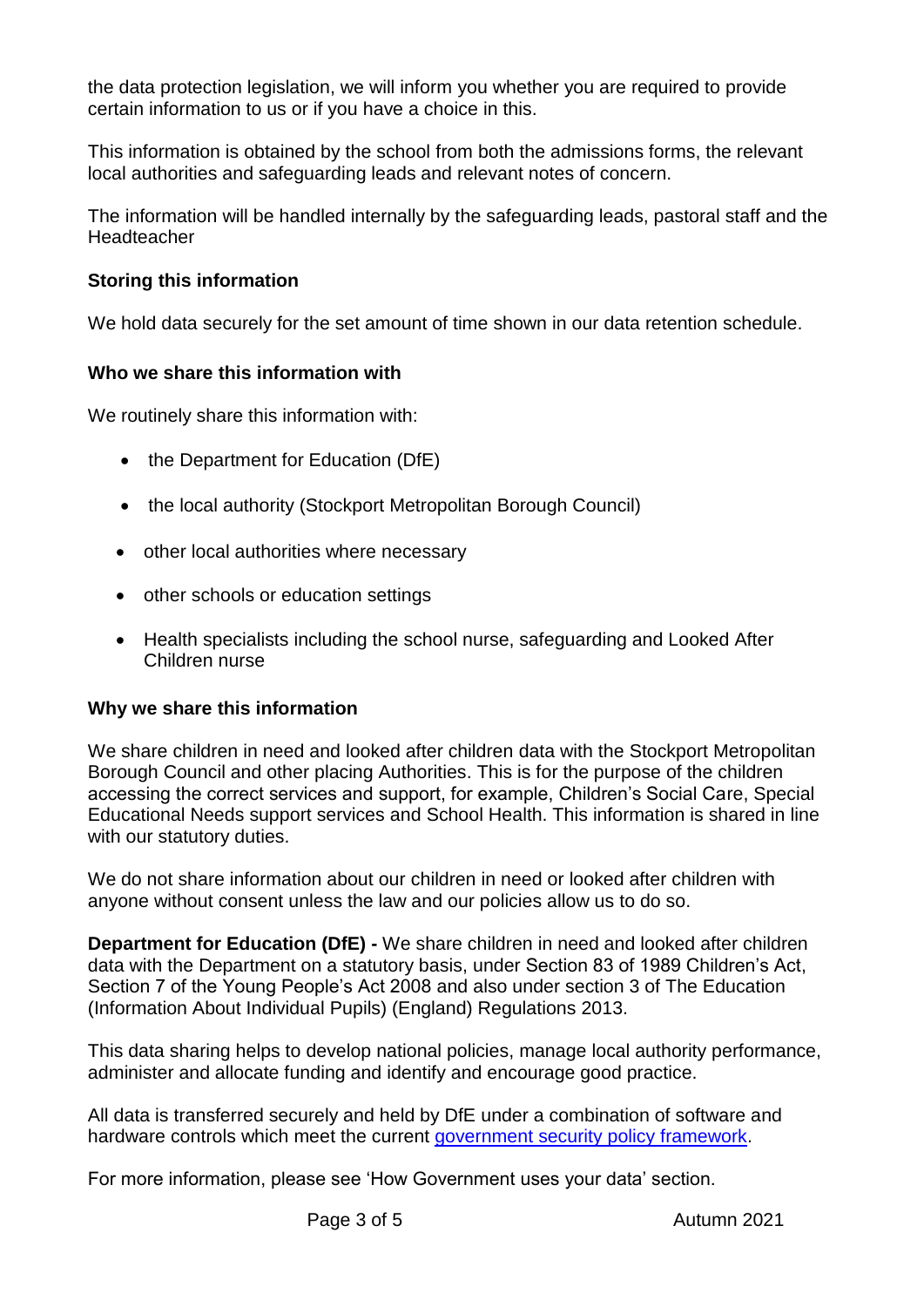# **The National Pupil Database (NPD)**

The NPD is owned and managed by the Department for Education and contains information about children in England. It provides invaluable information on the background and circumstances on a child's journey and evidence on educational performance to inform independent research, as well as studies commissioned by the Department. It is held in electronic format for statistical purposes. This information is securely collected from a range of sources including schools, local authorities and awarding bodies.

We are required by law, to provide information about our children to the DfE as part of statutory data collections. Some of this information is then stored in the national pupil database (NPD). The law that allows this is the Education (Information About Individual Pupils) (England) Regulations 2013.

To find out more about the NPD, go to

[https://www.gov.uk/government/publications/national-pupil-database-user-guide-and](https://www.gov.uk/government/publications/national-pupil-database-user-guide-and-supporting-information)[supporting-information.](https://www.gov.uk/government/publications/national-pupil-database-user-guide-and-supporting-information)

The department may share information about our pupils from the NPD with third parties who promote the education or well-being of children in England by:

- conducting research or analysis
- producing statistics
- providing information, advice or guidance

The Department has robust processes in place to ensure the confidentiality of our data is maintained and there are stringent controls in place regarding access and use of the data. Decisions on whether DfE releases data to third parties are subject to a strict approval process and based on a detailed assessment of:

- who is requesting the data
- the purpose for which it is required
- the level and sensitivity of data requested: and
- the arrangements in place to store and handle the data

To be granted access to pupil information, organisations must comply with strict terms and conditions covering the confidentiality and handling of the data, security arrangements and retention and use of the data.

For more information about the department's data sharing process, please visit: <https://www.gov.uk/data-protection-how-we-collect-and-share-research-data>

For information about which organisations the department has provided pupil information, (and for which project), please visit the following website: <https://www.gov.uk/government/publications/national-pupil-database-requests-received>

To contact DfE:<https://www.gov.uk/contact-dfe>